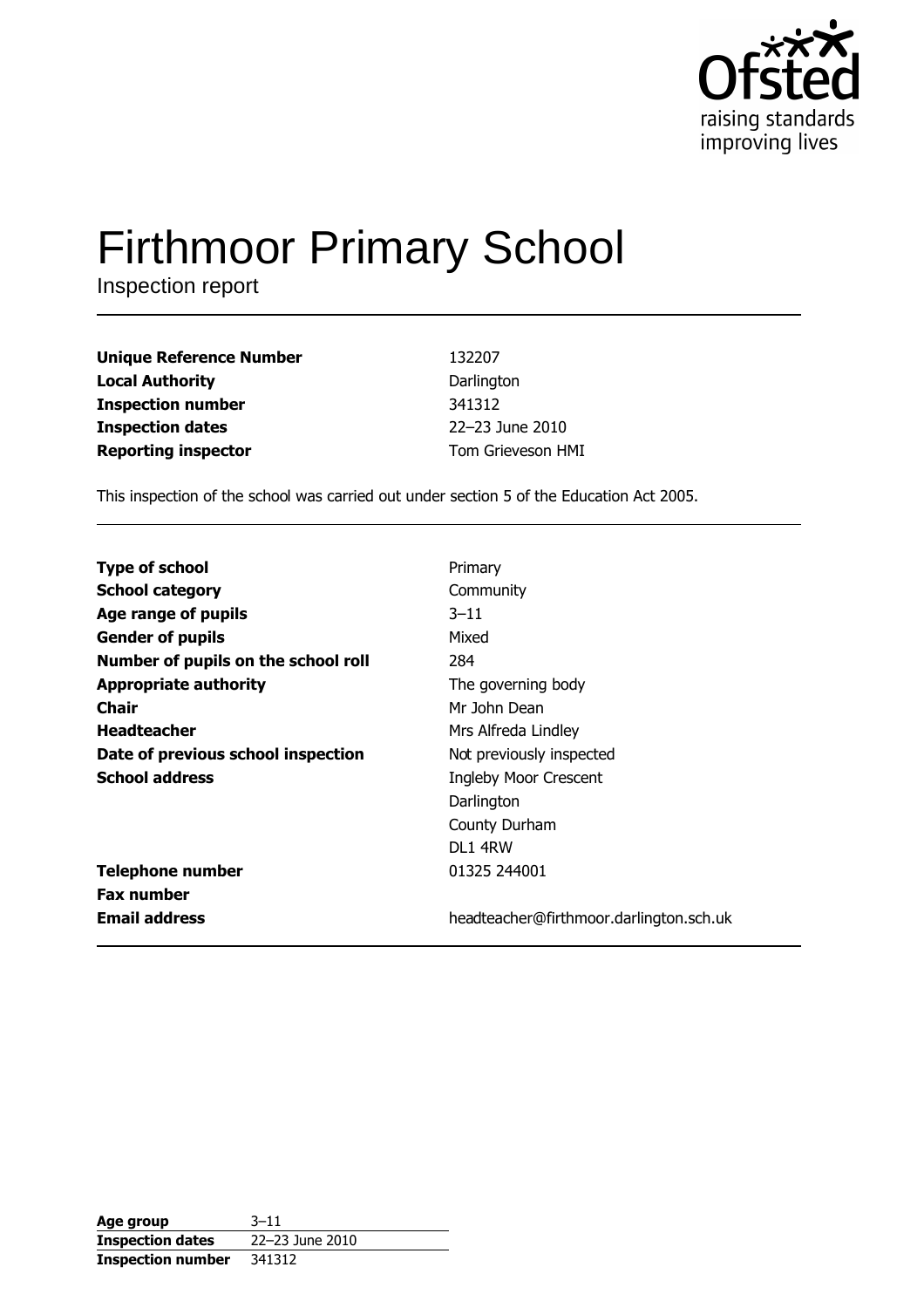The Office for Standards in Education, Children's Services and Skills (Ofsted) regulates and inspects to achieve excellence in the care of children and young people, and in education and skills for learners of all ages. It regulates and inspects childcare and children's social care, and inspects the Children and Family Court Advisory Support Service (Cafcass), schools, colleges, initial teacher training, work-based learning and skills training, adult and community learning, and education and training in prisons and other secure establishments. It rates council children's services, and inspects services for looked after children, safequarding and child protection.

Further copies of this report are obtainable from the school. Under the Education Act 2005, the school must provide a copy of this report free of charge to certain categories of people. A charge not exceeding the full cost of reproduction may be made for any other copies supplied.

If you would like a copy of this document in a different format, such as large print or Braille, please telephone 08456 404045, or email enquiries@ofsted.gov.uk.

You may copy all or parts of this document for non-commercial educational purposes, as long as you give details of the source and date of publication and do not alter the documentation in any way.

Royal Exchange Buildings St Ann's Square Manchester M2 7LA T: 08456 404045 Textphone: 0161 618 8524 E: enquiries@ofsted.gov.uk W: www.ofsted.gov.uk © Crown copyright 2010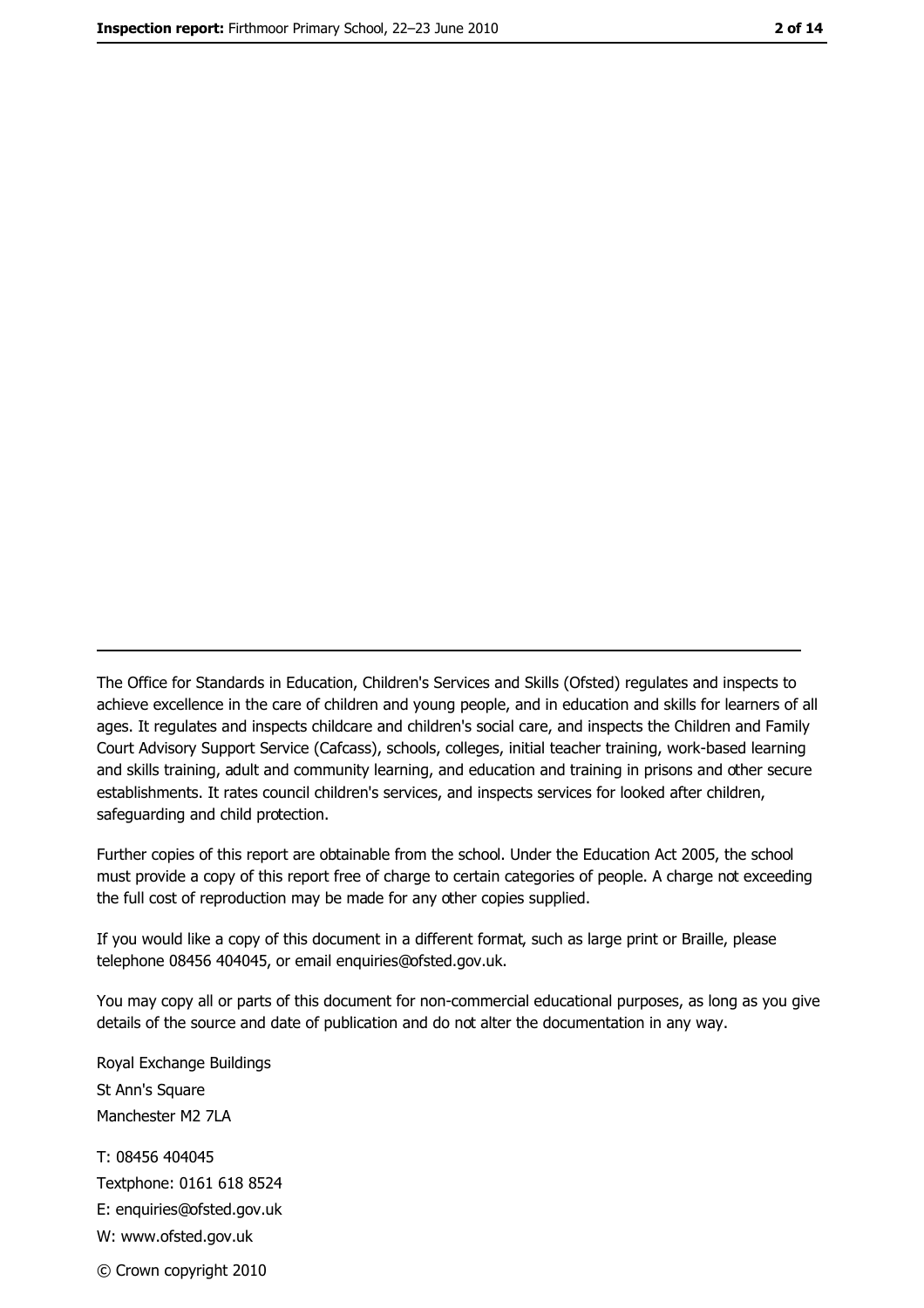# **Introduction**

This inspection was carried out by one of Her Majesty's Inspectors and two additional inspectors. Inspectors observed 20 lessons and a support session; and meetings were held with the school's senior leaders and other staff, representatives of the governors, one of the school's partnership representatives and groups of pupils. They observed the school's work, scrutinised a large sample of pupils' books and folders and analysed documentation. Inspectors considered the 100 inspection questionnaires which were returned by parents and carers and the 109 completed by pupils.

- the extent to which all teachers take account of the learning needs of all pupils  $\blacksquare$ when preparing lessons so that the tasks pupils are given enable them to make progress commensurate with their starting points and capabilities
- the impact of the school's work in raising boys' attainment in English at both Key  $\blacksquare$ Stage 1 and 2
- the performance of the more able pupils in writing and mathematics at Key Stage 1  $\blacksquare$ and in English at Key Stage 2
- the extent to which the school's senior leaders and governors are developing  $\blacksquare$ sufficient leadership capacity at all levels (including the Early Years Foundation Stage) to drive improvement and sustain the gains made in pupils' learning and progress.

# **Information about the school**

Firthmoor Primary School is located in the south east of Darlington. It is larger in size than most primary schools, with over half of pupils known to be entitled to free school meals. Almost all pupils are of White British heritage and speak English as their first language. Twice as many pupils as nationally have special educational needs and/or disabilities. Most pupils live locally with a relatively small proportion travelling from other areas of the town.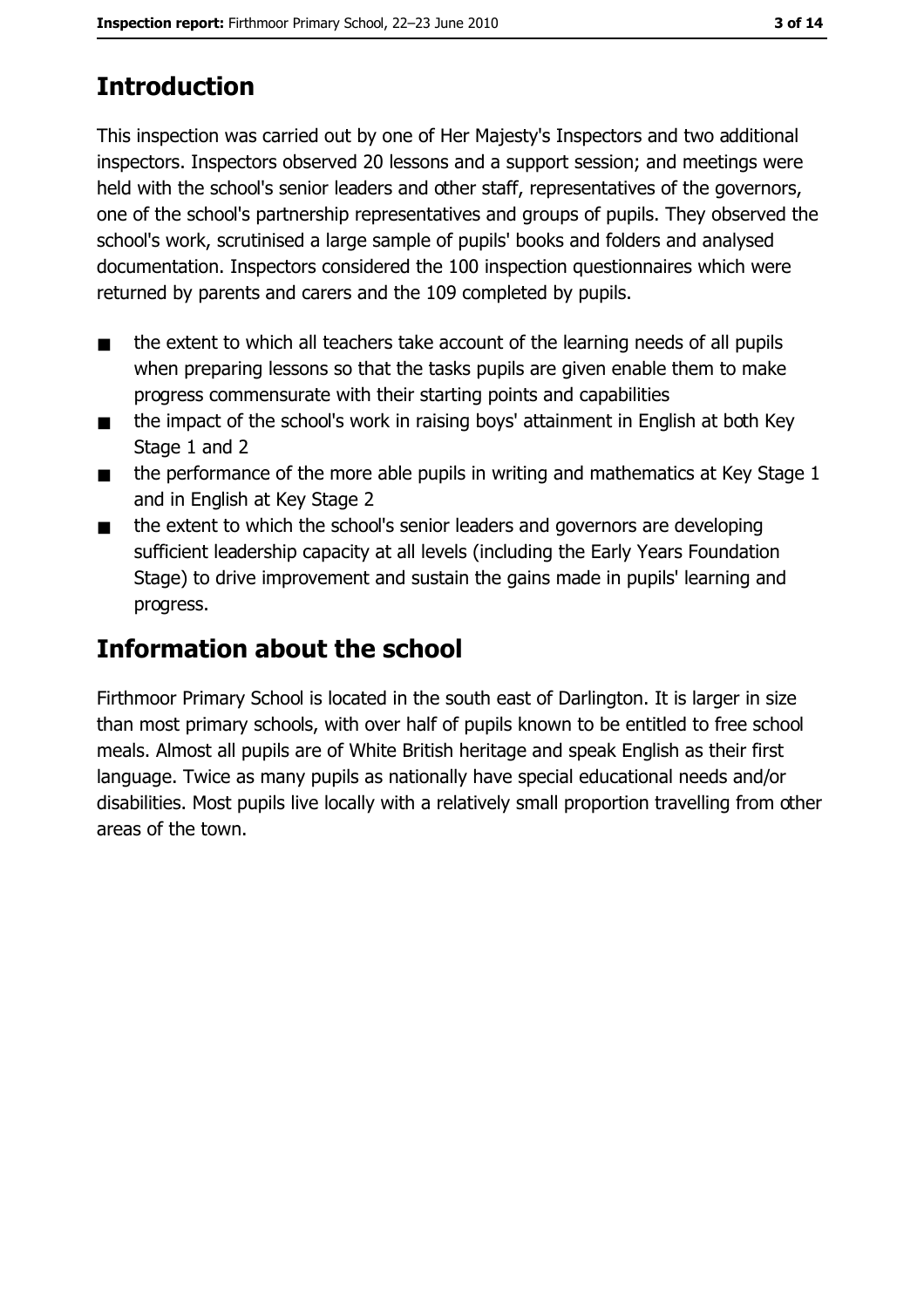## **Inspection judgements**

## Overall effectiveness: how good is the school?

#### The school's capacity for sustained improvement

#### **Main findings**

Firthmoor provides its pupils with a good and improving education. The school's leadership team has tackled the areas for improvement from the previous inspection successfully, standards are rising and the large majority of pupils are making good progress. There is good capacity for further improvement.

Pupils behave well and apply themselves enthusiastically to their work. They display very positive attitudes towards school and each other. Relationships are harmonious and almost all pupils work and play well together. School buddies are particularly caring in helping new pupils who enter the school to settle, by being available to support those who are upset or worried and in mending friendships. Teaching is good overall. Most teachers use their high expectations and insightful knowledge of pupils' prior learning to plan well-targeted lessons which challenge and motivate pupils. Good assessment information is used effectively by these teachers to track pupils' progress carefully and ensure that those who underachieve are given the additional help they need, often from very effective teaching assistants. The high quality of teaching for pupils engaged in the Reading Recovery programme has resulted in excellent rates of progress. Not all teachers use assessment evidence well enough, however, when lessons are being planned. Where this occurs, activities are not precise enough in meeting the needs of all pupils and this is a limiting factor in the progress which some make.

A carefully crafted curriculum provides pupils with a wide range of experiences both within and beyond the teaching day and does much to underpin pupils' good progress. Effective use is made of external expertise; pupils make regular visits to places of interest to support their school-based studies and these do much to increase their enjoyment and motivation. Effective leadership promotes all aspects of pupils' spiritual, moral, social and cultural education. The school invests significant time and effort in developing pupils' well-being and safety. Pupils know they are safe and have great confidence in staff's support. This provides a secure platform for learning and is central to pupils' keenness to be in school and their evident enthusiasm when arriving each morning. The high number of inspection questionnaires completed by parents and carers demonstrates their overwhelming appreciation of the school and its work. The school provides good value for money.

## What does the school need to do to improve further?

- In order to raise standards further and promote good progress at each key stage,  $\blacksquare$ the school should:
- Ensure that all teaching is consistently good or better by: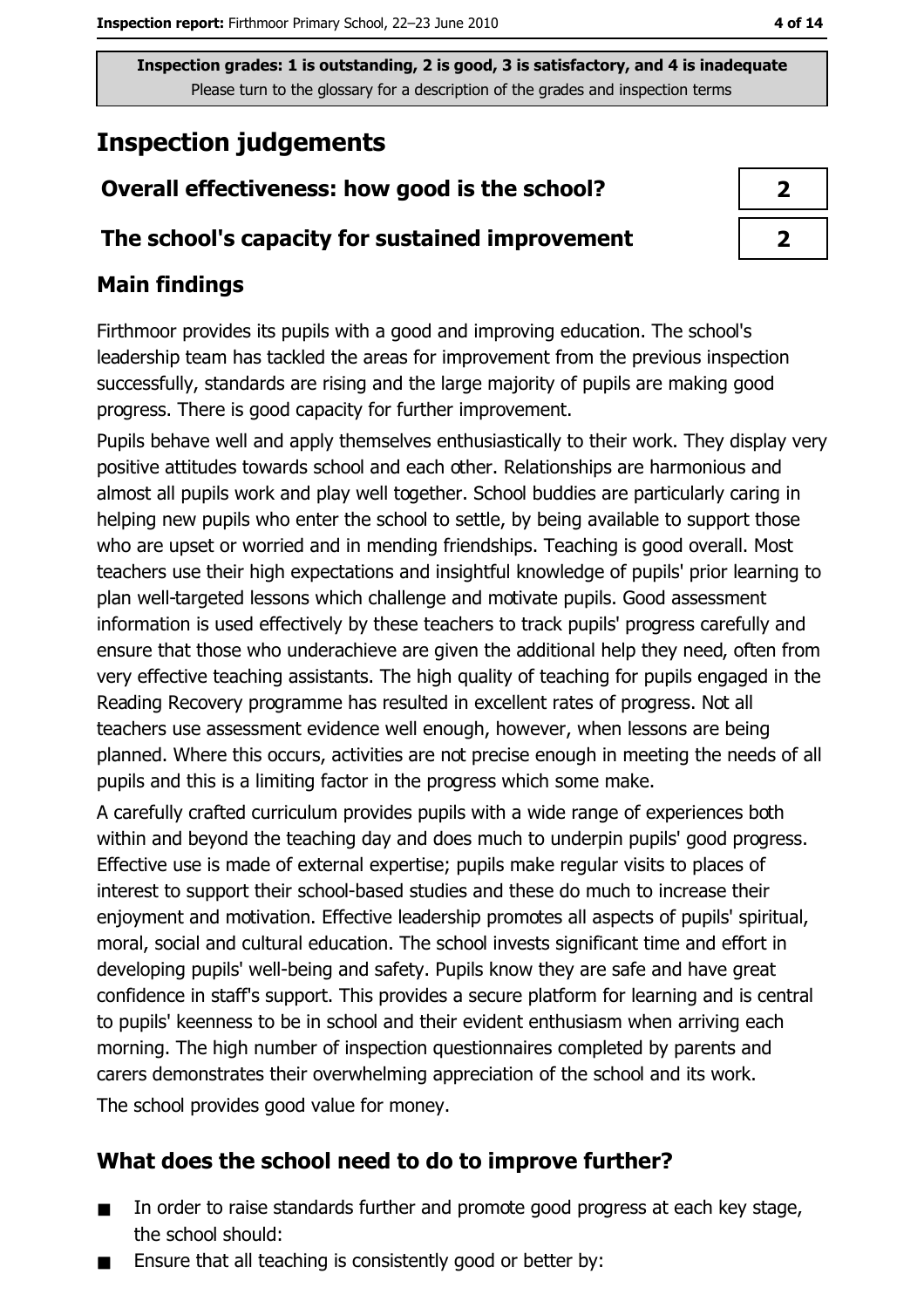- ensuring that all teachers demonstrate high expectations of pupils' capabilities  $\blacksquare$
- taking full account of the learning needs of all pupils
- planning precise learning objectives which build on previous learning and set a  $\blacksquare$ clear context for the lesson which pupils fully understand
- deploying adults' support effectively so that all pupils can successfully engage with  $\blacksquare$ the activities provided for them.
- Ensure that all teachers, in all lessons, use the school's tracking and assessment  $\blacksquare$ information to carefully plan learning which consistently meets the needs of all pupils by:
- rigorously evaluating the progress pupils make  $\blacksquare$
- using this knowledge to carefully craft activities which enable pupils to move their  $\blacksquare$ learning forward in lessons
- checking regularly on the progress pupils make in lessons and where necessary  $\blacksquare$ modifying the tasks they are given
- providing clear and evaluative feedback to pupils so they know how well they have  $\blacksquare$ done and what is required to improve further.

## **Outcomes for individuals and groups of pupils**

Pupils demonstrate good attitudes to their learning, work hard and are keen to succeed. The large majority make good progress, often from very low starting points when they enter the school. Although they remain below average, standards have been rising steadily at Key Stage 1 over the last five years. Provisional results from recent assessments confirm that this trend is continuing and marked improvements are evident in writing and mathematics with more higher-level scores. The majority of Key Stage 2 pupils, including those with special educational needs and/or disabilities, also make good progress and standards in 2009 were broadly average overall with particularly strong improvement in mathematics. Those engaged in the Reading Recovery programme make excellent progress.

Pupils' behaviour is good and relationships are strong. They are proud of their association with Firthmoor, enjoy coming to school and appreciate the efforts made by staff to make them feel safe and secure. Pupils know that any difficulties will be dealt with. Pupils are respectful and well mannered when moving about the school.

They know how to stay healthy and recognise the benefits of exercise, showing positive involvement in physical education and the school's wider sports provision. Pupils develop their understanding of enterprise through links with local business and the school's wider partnership network. They have opportunities to engage in charity fundraising and through activities such as during the week with the theme of money. Attendance is satisfactory and continues to improve. Pupils' spiritual development, in particular, is well led and promoted extremely well through assemblies and the curriculum, with a clear focus on promoting their self-esteem and respecting different views and values.

 $\overline{2}$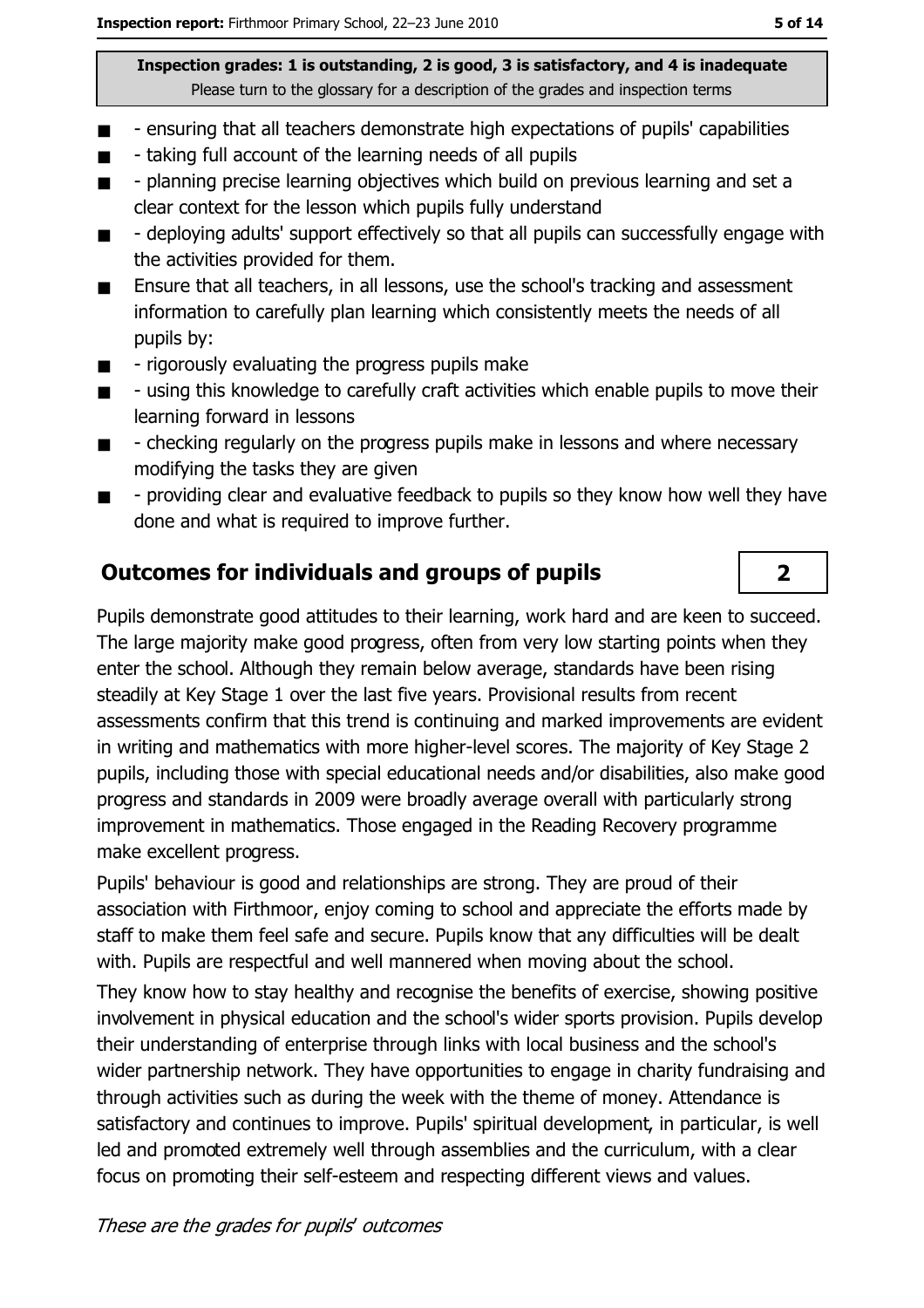| Pupils' achievement and the extent to which they enjoy their learning                                                     |                         |
|---------------------------------------------------------------------------------------------------------------------------|-------------------------|
| Taking into account:<br>Pupils' attainment <sup>1</sup>                                                                   | 3                       |
| The quality of pupils' learning and their progress                                                                        | $\mathcal{P}$           |
| The quality of learning for pupils with special educational needs and/or<br>disabilities and their progress               | $\overline{2}$          |
| The extent to which pupils feel safe                                                                                      |                         |
| <b>Pupils' behaviour</b>                                                                                                  |                         |
| The extent to which pupils adopt healthy lifestyles                                                                       | $\overline{\mathbf{2}}$ |
| The extent to which pupils contribute to the school and wider community                                                   |                         |
| The extent to which pupils develop workplace and other skills that will<br>contribute to their future economic well-being | $\overline{\mathbf{2}}$ |
| Taking into account:<br>Pupils' attendance <sup>1</sup>                                                                   | 3                       |
| The extent of pupils' spiritual, moral, social and cultural development                                                   |                         |

#### How effective is the provision?

Teaching is mostly good and underpins the good progress made by pupils and the higher standards being attained. Classrooms are well organised and resourced.

Teachers manage pupils' behaviour effectively and this creates a conducive environment for learning. Teaching, learning and progress are most effective when teachers use their detailed knowledge of pupils to provide challenging and interesting tasks which reflect high expectations of pupils' capabilities and build successfully on their prior learning. Pupils' progress is further enhanced by the encouragement and support of effective teaching assistants. Where these factors combine, pupils respond positively, with high levels of application, enthusiasm and commitment. They show keen interest in their work and cooperate well with others. In particular, those pupils engaged in the Reading Recovery programme make exceptionally good progress because of the excellent teaching they receive. Limited progress occurs in those few lessons where the purpose of the lesson lacks clarity for the pupils and where tasks do not meet their needs well enough. While pupils continue to apply themselves well and strive in these situations to complete their work, most are capable of achieving much more.

The curriculum is broad and balanced and offers a wide range of good opportunities for pupils. It is well matched to their needs and supports their academic and personal development effectively. Enrichment activities are many and greatly enjoyed by the pupils. A wide range of visits and visitors extend the range of expertise offered by the

 $1$  The arades for attainment and attendance are: 1 is high; 2 is above average; 3 is broadly average; and 4 is low.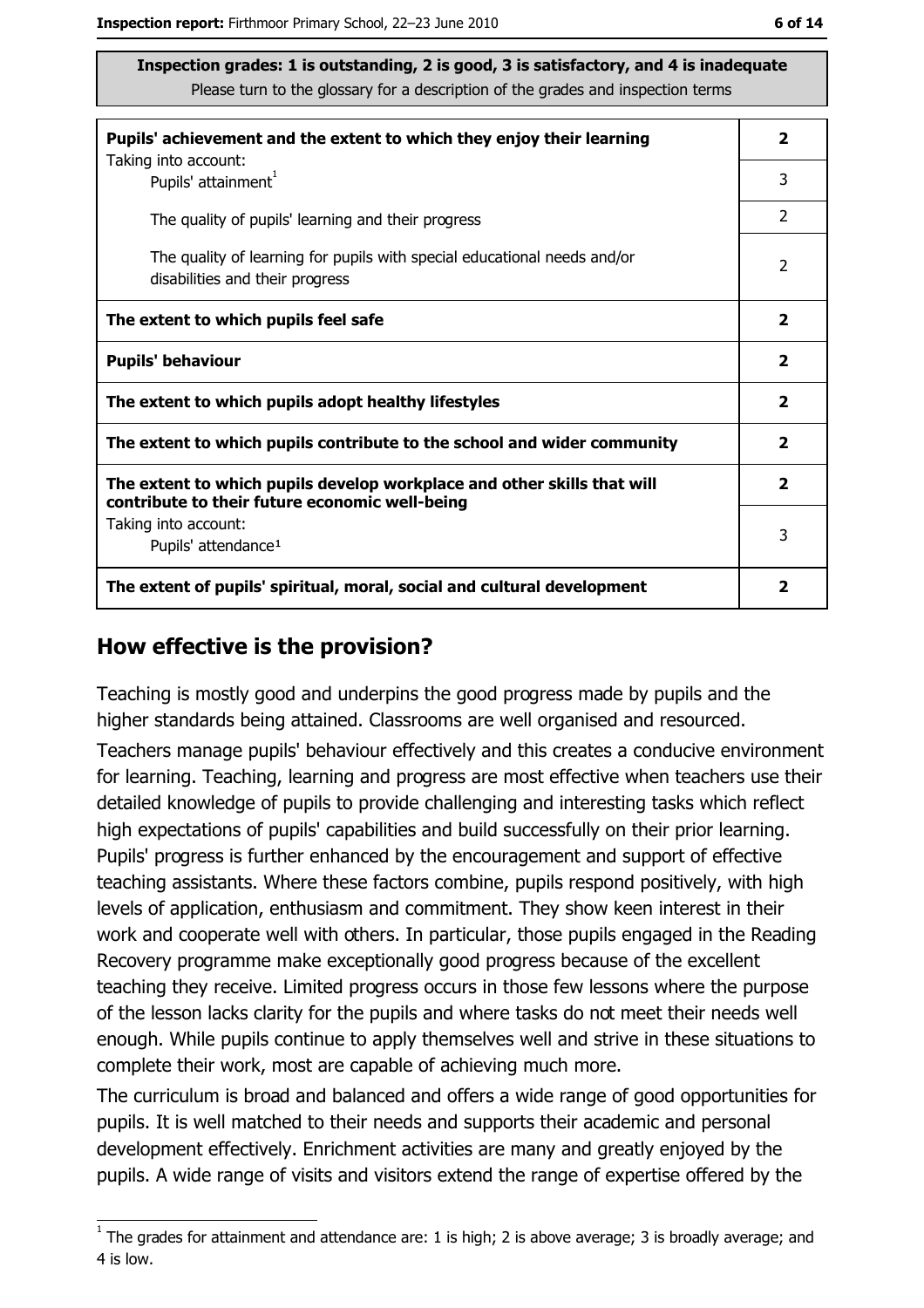staff and contribute effectively to developing pupils' knowledge of places and cultures beyond their immediate environment. The emphasis on developing pupils' speaking and listening skills is enabling older pupils in particular to become confident and articulate speakers. Good-quality intervention strategies are helping those with special educational needs and/or disabilities to make good progress.

Effective transition arrangements ensure that pupils entering or leaving the school are well prepared. The school is highly inclusive and the work of the school's inclusion officer is very effective in engaging with parents and carers and supporting those pupils whose circumstances make them the most vulnerable. Significant investment by the school to engage parents and carers and improve attendance is proving to be very effective. Attendance rates are rising and the relatively large number of parents and carers who responded to the inspection questionnaire were highly supportive of the school's provision and the support they receive. Safeguarding and risk assessment procedures are secure and rigorously enforced.

These are the grades for the quality of provision

| The quality of teaching                                                                                    |  |
|------------------------------------------------------------------------------------------------------------|--|
| Taking into account:<br>The use of assessment to support learning                                          |  |
| The extent to which the curriculum meets pupils' needs, including, where<br>relevant, through partnerships |  |
| The effectiveness of care, guidance and support                                                            |  |

#### How effective are leadership and management?

High expectations of pupils' capabilities and a resolute drive to improve the quality of provision are underpinning improvements in standards, good learning and progress. Senior leaders and governors demonstrate a clear understanding of the school's strengths and weaknesses. They are knowledgeable about where important improvements have occurred and where further development is required. School improvement plans are carefully targeted and reflect priorities well. Much successful work has been done to improve teaching since the previous inspection so that predominantly good teaching is evident. However, more is still required to ensure consistently good teaching in all classes.

Governance is satisfactory and improving strongly. Important changes to the way the governing body operates have been made and these are bedding down well. The manner in which the governors are able to challenge the work of the school is strengthening as their knowledge of the school's performance is becoming more insightful. The governing body generally is benefiting from individual expertise, most notably in the area of safeguarding. Parents' and carers' engagement is strong with much valuable work evident which is increasing their confidence to work with the school. Partnership working is very effective and is contributing well to pupils' good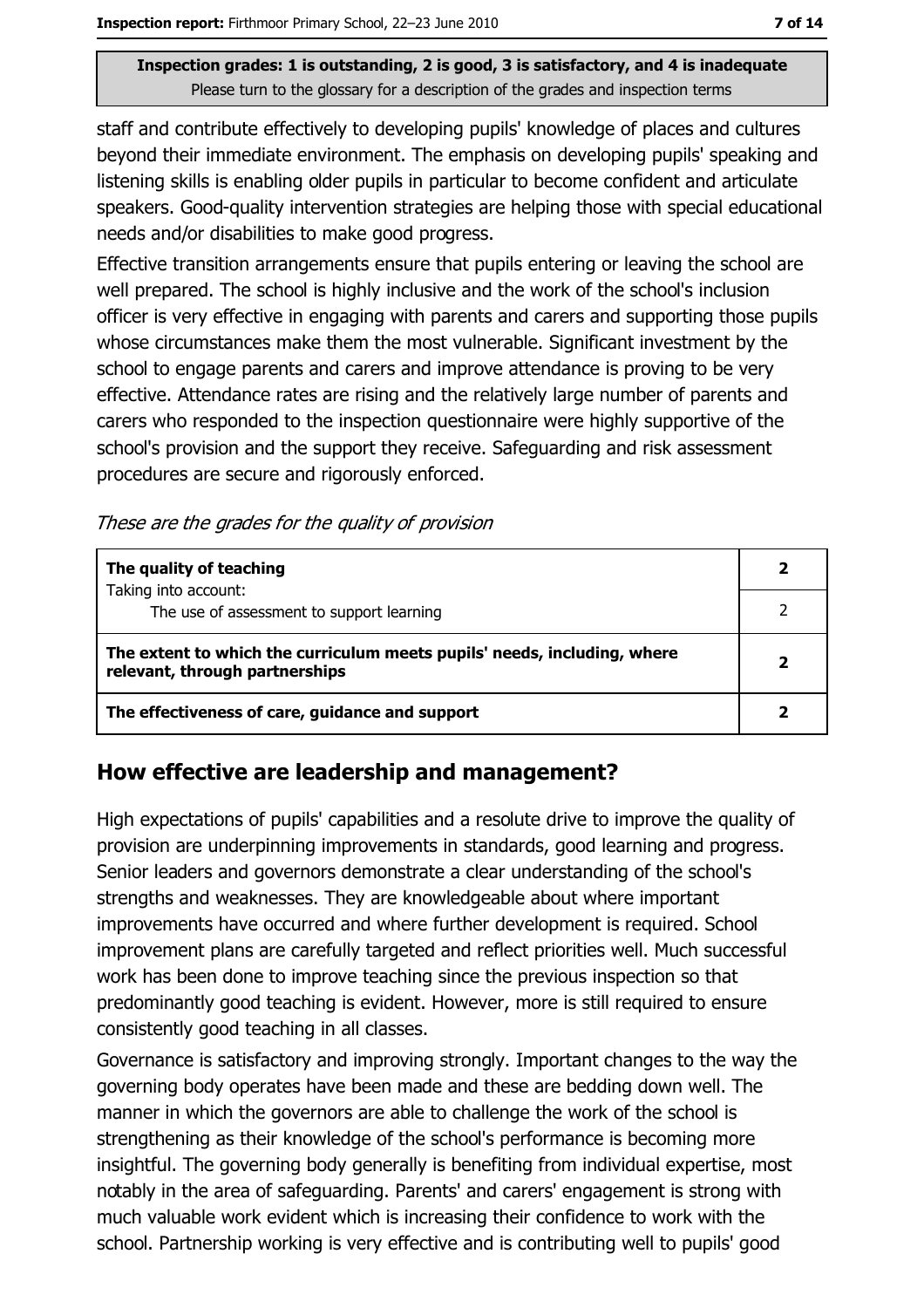outcomes. A range of agencies support the work of the school, and the school is particularly active in working with neighbouring schools in areas such as developing young children's oracy skills. The school promotes quality of opportunity well; targets are ambitious for all groups of pupils with evidence of sustained impact on particular groups, including those involved in the Reading Recovery programme. The school promotes community cohesion satisfactorily and this is improving. Appropriate actions to provide opportunities for pupils to learn and value other faiths and cultures have been established. This work has had a strong impact on relationships in school as pupils demonstrate good cooperation skills, and are highly supportive of and considerate towards each other.

These are the grades for leadership and management

| The effectiveness of leadership and management in embedding ambition and<br>driving improvement                                                                     | 2                       |
|---------------------------------------------------------------------------------------------------------------------------------------------------------------------|-------------------------|
| Taking into account:<br>The leadership and management of teaching and learning                                                                                      | 3                       |
| The effectiveness of the governing body in challenging and supporting the<br>school so that weaknesses are tackled decisively and statutory responsibilities<br>met | 3                       |
| The effectiveness of the school's engagement with parents and carers                                                                                                | $\overline{\mathbf{2}}$ |
| The effectiveness of partnerships in promoting learning and well-being                                                                                              | $\overline{\mathbf{2}}$ |
| The effectiveness with which the school promotes equality of opportunity and<br>tackles discrimination                                                              | 2                       |
| The effectiveness of safeguarding procedures                                                                                                                        | $\overline{\mathbf{2}}$ |
| The effectiveness with which the school promotes community cohesion                                                                                                 | 3                       |
| The effectiveness with which the school deploys resources to achieve<br>value for money                                                                             | 2                       |

## **Early Years Foundation Stage**

Children enter the Nursery with skills and abilities at levels that are well below those expected for children of this age, particularly in communication, language and literacy, and emotional development. In both the Nursery and Reception the large majority of children make satisfactory progress, although a small number are making good progress towards the early learning goals. Nonetheless, when they enter Year 1, attainment levels remain below and sometimes well below average.

Children's behaviour is good. High levels of supervision and support from staff coupled with an effective key worker system is improving children's social and emotional development. This is reflected in their enthusiastic involvement in a wide range of play and learning contexts. Children engage well with staff and their peers, demonstrating satisfactory levels of sustained concentration and interest.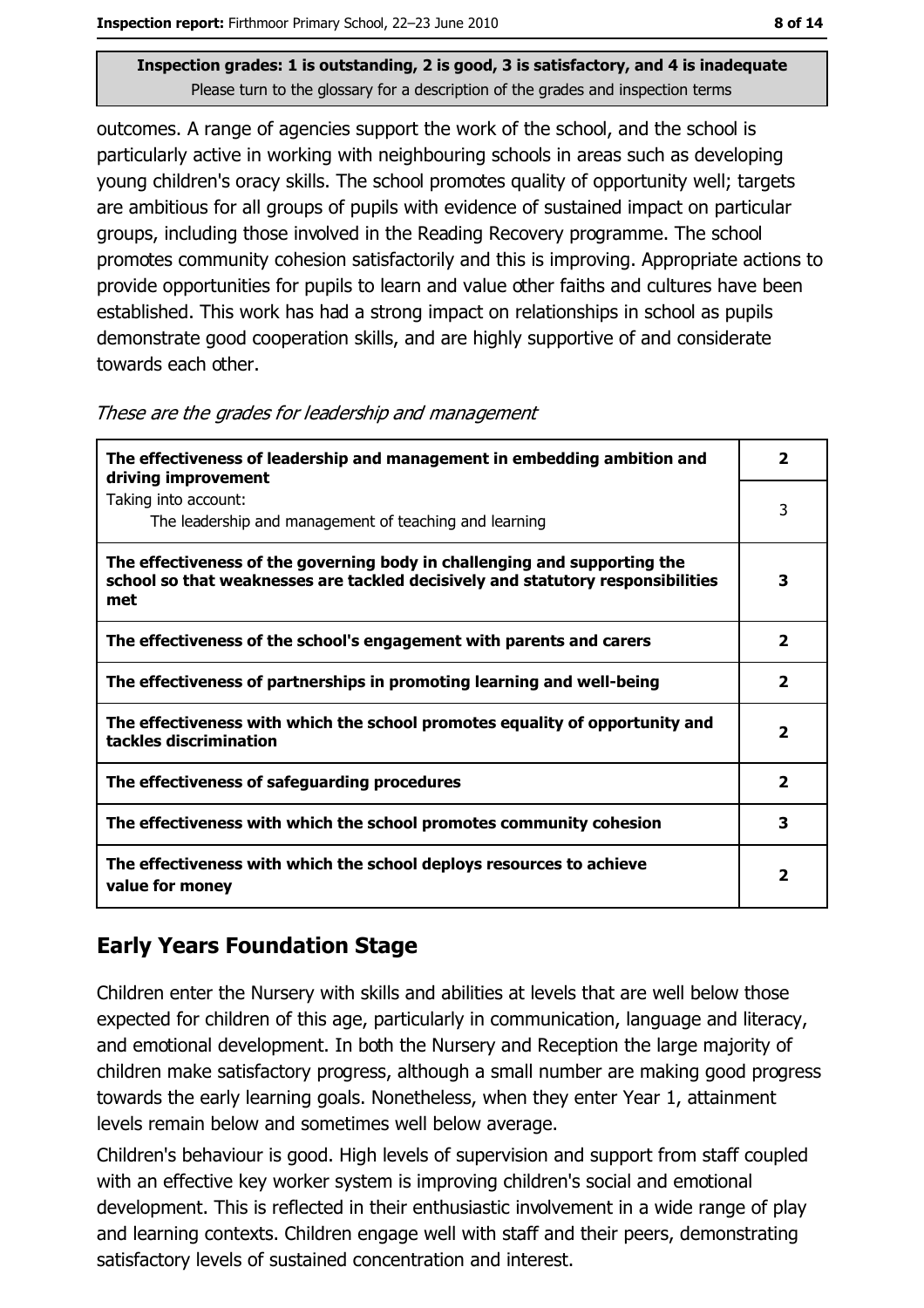The quality of the learning environment has improved since the previous inspection. There is an appropriate range of toys and equipment available to support the six areas of learning, although there is much greater potential to expand on what is currently available. The staff team demonstrates a satisfactory understanding of the Early Years Foundation Stage requirements. Staff deploy an appropriate range of teaching styles to support children's needs, although the balance between those activities led by adults and those initiated by children requires improvement. Staff are developing their observation and assessment skills in order to track children's progress more accurately and provide a basis for planning further activities. However, this work is not secure and, as yet, does not fully inform planning in order to build on and develop children's learning as well as it should.

All policies and procedures are in place to promote children's safety effectively. The Nursery encourages children to eat healthily through the provision of healthy snacks. However, not all children are encouraged to follow healthy hygiene practices and particularly in relation to hand washing before eating and drinking following play in the outdoor area. The day-to-day management of the Early Years Foundation Stage is satisfactory and this enables the area to run smoothly. The future development of the Early Years Foundation Stage is, however, hampered by a lack of leadership expertise.

| <b>Overall effectiveness of the Early Years Foundation Stage</b>                             |   |
|----------------------------------------------------------------------------------------------|---|
| Taking into account:<br>Outcomes for children in the Early Years Foundation Stage            | 3 |
| The quality of provision in the Early Years Foundation Stage                                 |   |
| The effectiveness of leadership and management of the Early Years<br><b>Foundation Stage</b> | 3 |

These are the grades for the Early Years Foundation Stage

#### **Views of parents and carers**

One hundred parents and carers responded to the inspection questionnaire. The overwhelming majority are highly supportive of the school's work and the outcomes achieved by pupils. About one tenth of parents and carers who responded expressed some concerns about pupils' behaviour. Inspection findings confirm that pupils' behaviour is well managed by staff and that good improvement has been made in this respect since the previous inspection. Pupils' behaviour in classrooms and around the school was judged to be good and is fully reported upon in the relevant section of the report.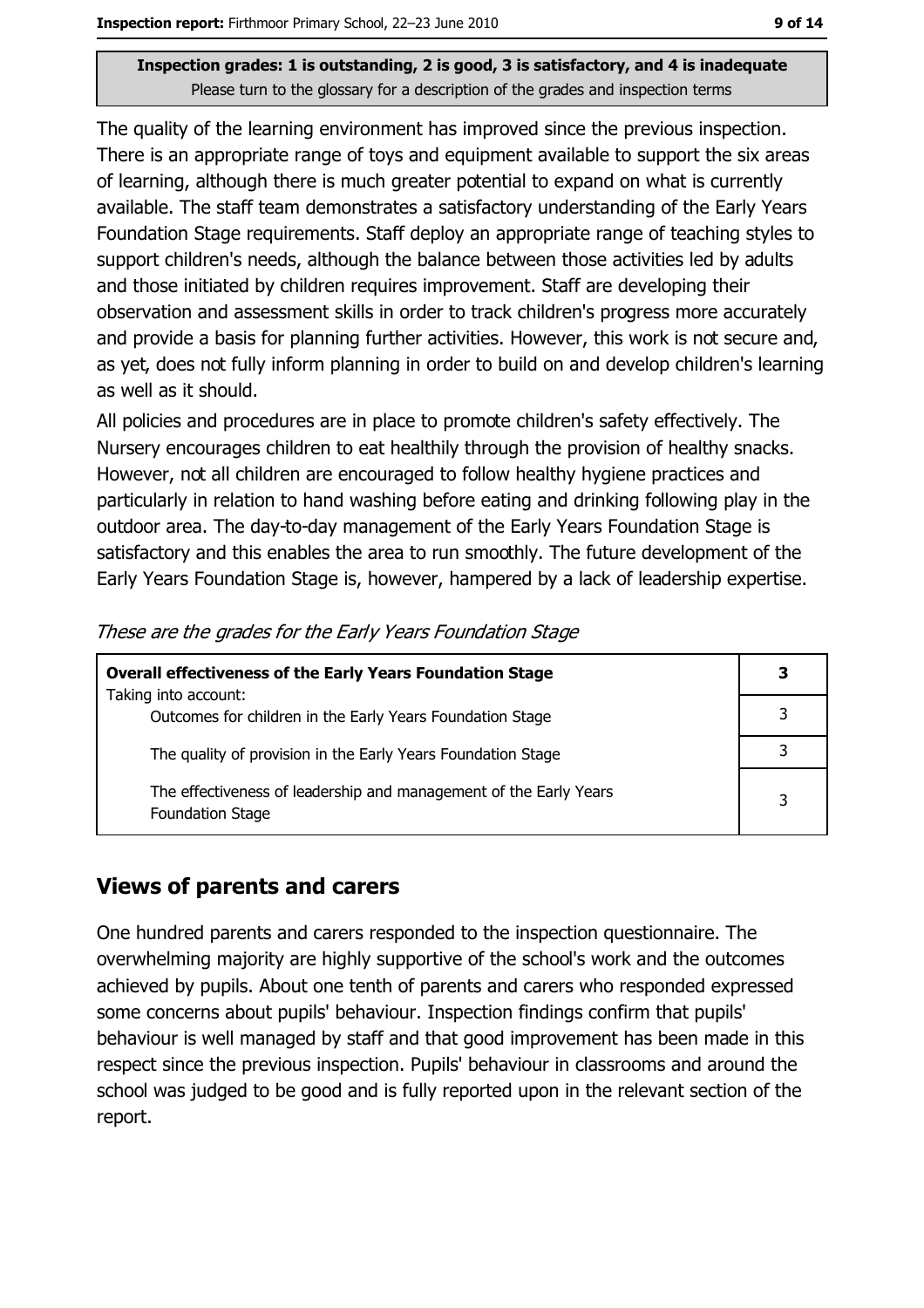#### Responses from parents and carers to Ofsted's questionnaire

Ofsted invited all the registered parents and carers of pupils registered at Firthmoor Primary School to complete a questionnaire about their views of the school.

In the questionnaire, parents and carers were asked to record how strongly they agreed with 13 statements about the school.

The inspection team received 100 completed questionnaires by the end of the on-site inspection. In total, there are 284 pupils registered at the school.

| <b>Statements</b>                                                                                                                                                                                                                                       | <b>Strongly</b><br><b>Agree</b> |               | <b>Agree</b> |               | <b>Disagree</b> |                | <b>Strongly</b><br>disagree |                |
|---------------------------------------------------------------------------------------------------------------------------------------------------------------------------------------------------------------------------------------------------------|---------------------------------|---------------|--------------|---------------|-----------------|----------------|-----------------------------|----------------|
|                                                                                                                                                                                                                                                         | <b>Total</b>                    | $\frac{0}{0}$ | <b>Total</b> | $\frac{0}{0}$ | <b>Total</b>    | $\frac{0}{0}$  | <b>Total</b>                | $\frac{1}{2}$  |
| My child enjoys school                                                                                                                                                                                                                                  | 49                              | 49            | 46           | 46            | 5               | 5              | 0                           | $\mathbf 0$    |
| The school keeps my child<br>safe                                                                                                                                                                                                                       | 50                              | 50            | 47           | 47            | 3               | 3              | 0                           | 0              |
| The school informs me<br>about my child's progress                                                                                                                                                                                                      | 42                              | 42            | 51           | 51            | 6               | 6              | 1                           | $\mathbf{1}$   |
| My child is making enough<br>progress at this school                                                                                                                                                                                                    | 47                              | 47            | 52           | 52            | 0               | 0              | 0                           | 0              |
| The teaching is good at this<br>school                                                                                                                                                                                                                  | 49                              | 49            | 48           | 48            | $\overline{2}$  | $\overline{2}$ | 0                           | $\mathbf 0$    |
| The school helps me to<br>support my child's learning                                                                                                                                                                                                   | 45                              | 45            | 50           | 50            | $\overline{4}$  | 4              | 0                           | 0              |
| The school helps my child to<br>have a healthy lifestyle                                                                                                                                                                                                | 43                              | 43            | 52           | 52            | 5               | 5              | 0                           | 0              |
| The school makes sure that<br>my child is well prepared for<br>the future (for example<br>changing year group,<br>changing school, and for<br>children who are finishing<br>school, entering further or<br>higher education, or<br>entering employment) | 40                              | 40            | 52           | 52            | $\overline{4}$  | 4              | $\mathbf 0$                 | $\mathbf 0$    |
| The school meets my child's<br>particular needs                                                                                                                                                                                                         | 47                              | 47            | 50           | 50            | $\overline{2}$  | $\overline{2}$ | 0                           | $\mathbf 0$    |
| The school deals effectively<br>with unacceptable behaviour                                                                                                                                                                                             | 42                              | 42            | 44           | 44            | 11              | 11             | $\overline{2}$              | $\overline{2}$ |
| The school takes account of<br>my suggestions and<br>concerns                                                                                                                                                                                           | 39                              | 39            | 50           | 50            | 8               | 8              | $\mathbf{1}$                | $\mathbf{1}$   |
| The school is led and<br>managed effectively                                                                                                                                                                                                            | 47                              | 47            | 51           | 51            | $\overline{2}$  | $\overline{2}$ | $\bf{0}$                    | $\mathbf 0$    |
| Overall, I am happy with my<br>child's experience at this<br>school                                                                                                                                                                                     | 53                              | 53            | 45           | 45            | $\mathbf{1}$    | $\mathbf{1}$   | $\mathbf 0$                 | $\mathbf 0$    |

The table above summarises the responses that parents and carers made to each statement. The percentages indicate the proportion of parents and carers giving that response out of the total number of completed questionnaires. Where one or more parents and carers chose not to answer a particular question, the percentages will not add up to 100%.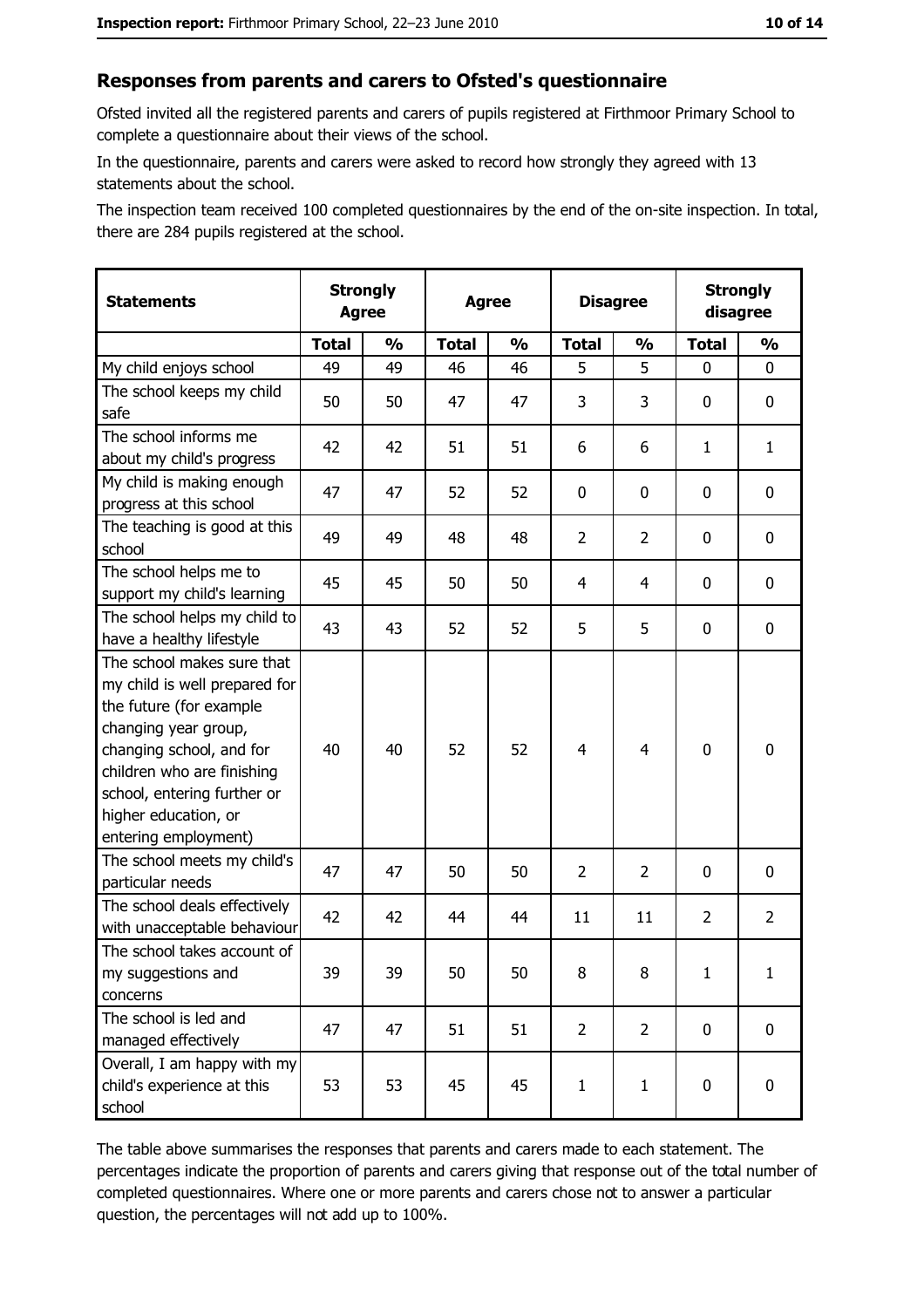## Glossary

| Grade   | <b>Judgement</b> | <b>Description</b>                                                                                                                                                                                                               |
|---------|------------------|----------------------------------------------------------------------------------------------------------------------------------------------------------------------------------------------------------------------------------|
| Grade 1 | Outstanding      | These features are highly effective. An oustanding<br>school provides exceptionally well for its pupils' needs.                                                                                                                  |
| Grade 2 | Good             | These are very positive features of a school. A school<br>that is good is serving its pupils well.                                                                                                                               |
| Grade 3 | Satisfactory     | These features are of reasonable quality. A satisfactory<br>school is providing adequately for its pupils.                                                                                                                       |
| Grade 4 | Inadequate       | These features are not of an acceptable standard. An<br>inadequate school needs to make significant<br>improvement in order to meet the needs of its pupils.<br>Ofsted inspectors will make further visits until it<br>improves. |

### What inspection judgements mean

#### **Overall effectiveness of schools**

|                       | Overall effectiveness judgement (percentage of<br>schools) |      |                     |                   |
|-----------------------|------------------------------------------------------------|------|---------------------|-------------------|
| <b>Type of school</b> | <b>Outstanding</b>                                         | Good | <b>Satisfactory</b> | <b>Inadequate</b> |
| Nursery schools       | 51                                                         | 45   | 0                   | 4                 |
| Primary schools       | 6                                                          | 41   | 42                  | 10                |
| Secondary schools     | 8                                                          | 34   | 44                  | 14                |
| Sixth forms           | 10                                                         | 37   | 50                  | 3                 |
| Special schools       | 32                                                         | 38   | 25                  | 5                 |
| Pupil referral units  | 12                                                         | 43   | 31                  | 14                |
| All schools           | 9                                                          | 40   | 40                  | 10                |

New school inspection arrangements were introduced on 1 September 2009. This means that inspectors now make some additional judgements that were not made previously.

The data in the table above is for the period 1 September to 31 December 2009 and is the most recently published data available (see www.ofsted.gov.uk). Please note that the sample of schools inspected during the autumn term 2009 was not representative of all schools nationally, as weaker schools are inspected more frequently than good or outstanding schools.

Percentages are rounded and do not always add exactly to 100. Secondary school figures include those that have sixth forms, and sixth form figures include only the data specifically for sixth form inspection judgements.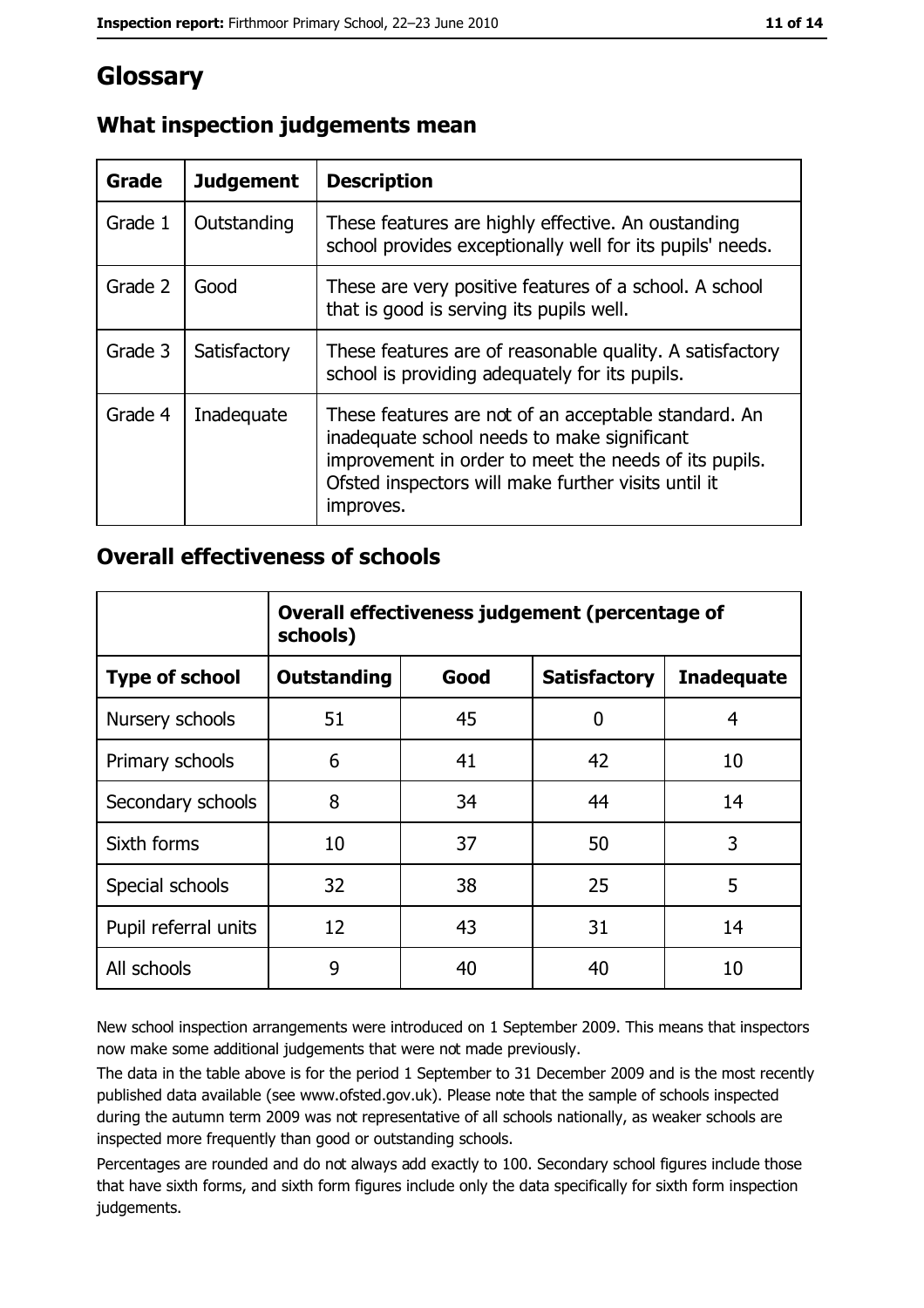# **Common terminology used by inspectors**

| Achievement:                  | the progress and success of a pupil in<br>their learning, development or training.                                                                                                                                                                                                                           |
|-------------------------------|--------------------------------------------------------------------------------------------------------------------------------------------------------------------------------------------------------------------------------------------------------------------------------------------------------------|
| Attainment:                   | the standard of the pupils' work shown by<br>test and examination results and in<br>lessons.                                                                                                                                                                                                                 |
| Capacity to improve:          | the proven ability of the school to<br>continue improving. Inspectors base this<br>judgement on what the school has<br>accomplished so far and on the quality of<br>its systems to maintain improvement.                                                                                                     |
| Leadership and management:    | the contribution of all the staff with<br>responsibilities, not just the headteacher,<br>to identifying priorities, directing and<br>motivating staff and running the school.                                                                                                                                |
| Learning:                     | how well pupils acquire knowledge,<br>develop their understanding, learn and<br>practise skills and are developing their<br>competence as learners.                                                                                                                                                          |
| <b>Overall effectiveness:</b> | inspectors form a judgement on a school's<br>overall effectiveness based on the findings<br>from their inspection of the school. The<br>following judgements, in particular,<br>influence what the overall effectiveness<br>judgement will be.                                                               |
|                               | The school's capacity for sustained<br>improvement.<br>Outcomes for individuals and groups<br>of pupils.<br>The quality of teaching.<br>The extent to which the curriculum<br>meets pupil's needs, including where<br>relevant, through partnerships.<br>The effectiveness of care, guidance<br>and support. |
| Progress:                     | the rate at which pupils are learning in<br>lessons and over longer periods of time. It<br>is often measured by comparing the<br>pupils' attainment at the end of a key<br>stage with their attainment when they<br>started.                                                                                 |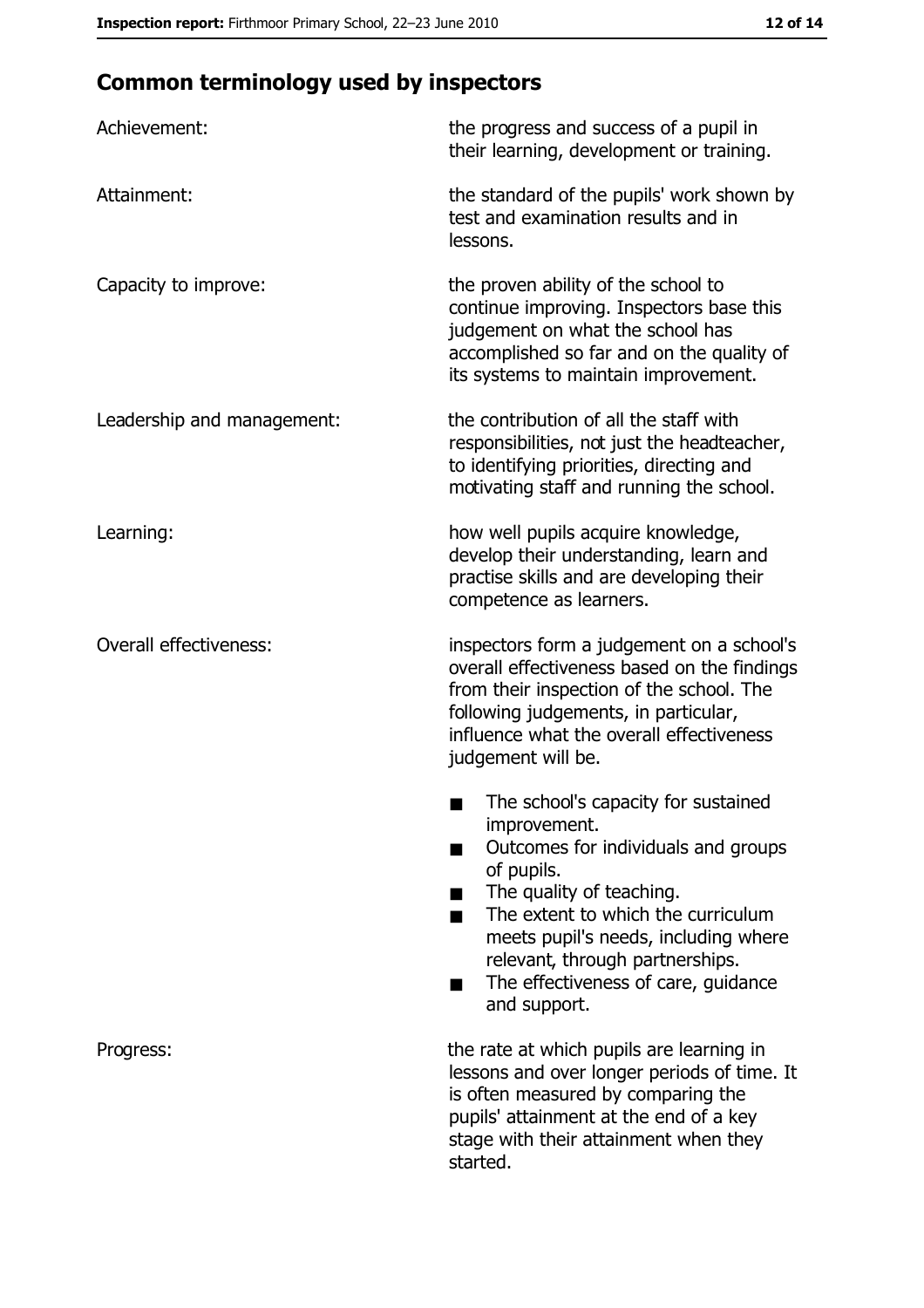This letter is provided for the school, parents and carers to share with their children. It describes Ofsted's main findings from the inspection of their school.



24 June 2010

**Dear Pupils** 

Inspection of Firthmoor Primary School, Darlington, DL1 4RW

Thank you all for the helpful way you engaged with the inspection and particularly to those who gave their time to speak with us in meetings, around the school and in lessons. We are very grateful to you. The report is now complete and I want to share the inspection findings with you.

We have judged Firthmoor to be a good school. The headteacher, governors and staff have worked very hard and very effectively to improve the way that the school works and the education you receive. We consider that the teaching, the curriculum and the way the school cares for you are all good. That is why you are reaching higher standards and making good progress in your learning. You have also played your part. We were very impressed with your behaviour and your attitude towards your work. Well done!

All good schools can become even better so we have asked the governors and staff to concentrate on two things in particular. First, we want all the teaching in all the lessons to be as good as it can be. Second, we want all the teachers to make better use of the assessment information which they have about you so that all of the activities you do in lessons meet your needs all of the time.

I know that you will want to help the staff to make these improvements by sharing your views with them. Please accept the best wishes of all the inspection team and a special mention to all the Year 6 pupils who are about to move on to their secondary schools. We wish you all well in your future studies.

Yours sincerely

**Tom Grieveson** 

Her Majesty's Inspector